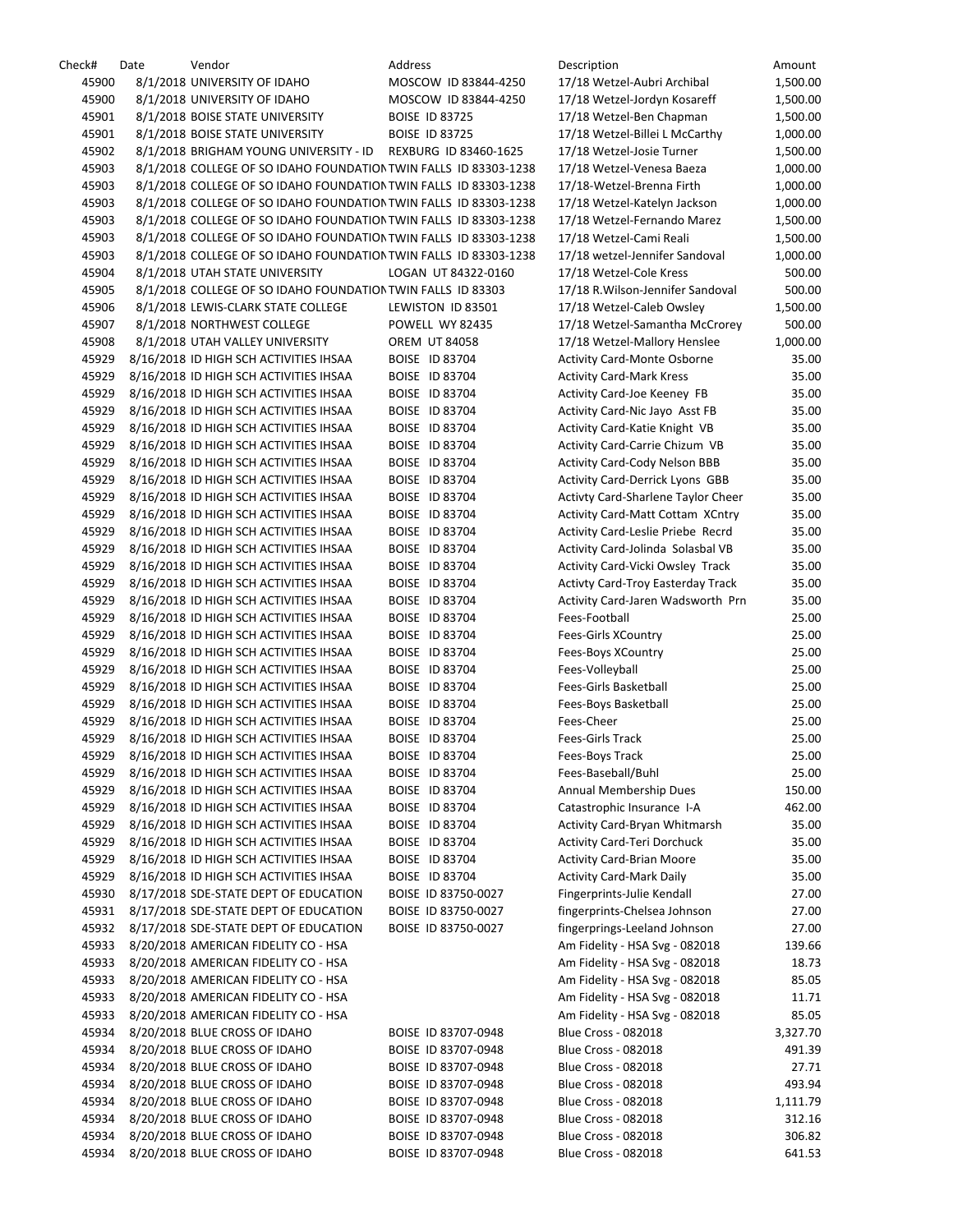| 45934 | 8/20/2018 BLUE CROSS OF IDAHO                | BOISE ID 83707-0948 | Blue Cross - 082018        | 55.79    |
|-------|----------------------------------------------|---------------------|----------------------------|----------|
| 45934 | 8/20/2018 BLUE CROSS OF IDAHO                | BOISE ID 83707-0948 | <b>Blue Cross - 082018</b> | 111.56   |
| 45934 | 8/20/2018 BLUE CROSS OF IDAHO                | BOISE ID 83707-0948 | <b>Blue Cross - 082018</b> | 1,030.65 |
| 45934 | 8/20/2018 BLUE CROSS OF IDAHO                | BOISE ID 83707-0948 | <b>Blue Cross - 082018</b> | 107.27   |
| 45934 | 8/20/2018 BLUE CROSS OF IDAHO                | BOISE ID 83707-0948 | <b>Blue Cross - 082018</b> | 5,262.45 |
| 45934 | 8/20/2018 BLUE CROSS OF IDAHO                | BOISE ID 83707-0948 | <b>Blue Cross - 082018</b> | 1,139.92 |
| 45934 | 8/20/2018 BLUE CROSS OF IDAHO                | BOISE ID 83707-0948 | <b>Blue Cross - 082018</b> | 102.69   |
| 45934 | 8/20/2018 BLUE CROSS OF IDAHO                | BOISE ID 83707-0948 | Blue Cross - HSA - 082018  | 104.14   |
| 45934 | 8/20/2018 BLUE CROSS OF IDAHO                | BOISE ID 83707-0948 | Adj-C.Lewis                | (155.67) |
| 45934 | 8/20/2018 BLUE CROSS OF IDAHO                | BOISE ID 83707-0948 | Blue Cross - HSA - 082018  | 65.09    |
| 45934 | 8/20/2018 BLUE CROSS OF IDAHO                | BOISE ID 83707-0948 | <b>Blue Cross - 082018</b> | 24.94    |
| 45934 | 8/20/2018 BLUE CROSS OF IDAHO                | BOISE ID 83707-0948 | Blue Cross - HSA - 082018  | 1,181.81 |
| 45934 | 8/20/2018 BLUE CROSS OF IDAHO                | BOISE ID 83707-0948 | <b>Blue Cross - 082018</b> | 463.87   |
| 45934 | 8/20/2018 BLUE CROSS OF IDAHO                | BOISE ID 83707-0948 | <b>Blue Cross - 082018</b> | 6.83     |
| 45935 | 8/20/2018 HAGERMAN JNT SCH DISTRIC 233       | HAGERMAN ID 83332   | BX Adj-Crissey Lewis       | 155.67   |
| 45936 | 8/20/2018 HJSD - IRS                         |                     | IRS-Fica - 082018          | 2,724.82 |
| 45936 | 8/20/2018 HJSD - IRS                         |                     | IRS-Fica - 082018          | 3,216.16 |
| 45936 | 8/20/2018 HJSD - IRS                         |                     | IRS-Fica - 082018          | 461.95   |
| 45936 | 8/20/2018 HJSD - IRS                         |                     | IRS-Fica - 082018          | 305.41   |
| 45936 | 8/20/2018 HJSD - IRS                         |                     | IRS-Fica - 082018          | 58.20    |
| 45936 | 8/20/2018 HJSD - IRS                         |                     | IRS-Fica - 082018          | 4.79     |
| 45936 | 8/20/2018 HJSD - IRS                         |                     | IRS-Fica - 082018          | 102.77   |
| 45936 | 8/20/2018 HJSD - IRS                         |                     | IRS-Fica - 082018          | 472.48   |
| 45936 | 8/20/2018 HJSD - IRS                         |                     | IRS-Fica - 082018          | 703.75   |
| 45936 | 8/20/2018 HJSD - IRS                         |                     | IRS-Fica - 082018          | 258.75   |
| 45936 | 8/20/2018 HJSD - IRS                         |                     | IRS-Fica - 082018          | 96.08    |
| 45936 | 8/20/2018 HJSD - IRS                         |                     | IRS-Fica - 082018          | 183.74   |
| 45936 | 8/20/2018 HJSD - IRS                         |                     | IRS-Fica - 082018          | 258.23   |
| 45936 | 8/20/2018 HJSD - IRS                         |                     | IRS-Fica - 082018          | 22.01    |
| 45936 | 8/20/2018 HJSD - IRS                         |                     | IRS-Fica - 082018          | 37.27    |
| 45936 |                                              |                     | IRS-Fica - 082018          | 173.15   |
| 45936 | 8/20/2018 HJSD - IRS<br>8/20/2018 HJSD - IRS |                     | IRS-Fica - 082018          | 24.16    |
|       |                                              |                     |                            | 73.95    |
| 45936 | 8/20/2018 HJSD - IRS                         |                     | IRS-Fica - 082018          |          |
| 45936 | 8/20/2018 HJSD - IRS                         |                     | IRS-Fica - 082018          | 44.88    |
| 45936 | 8/20/2018 HJSD - IRS                         |                     | IRS-Fica - 082018          | 14.23    |
| 45936 | 8/20/2018 HJSD - IRS                         |                     | IRS-Medicare - 082018      | 17.98    |
| 45936 | 8/20/2018 HJSD - IRS                         |                     | IRS-Medicare - 082018      | 64.23    |
| 45936 | 8/20/2018 HJSD - IRS                         |                     | FICA - 082018              | 15.50    |
| 45936 | 8/20/2018 HJSD - IRS                         |                     | IRS-Medicare - 082018      | 291.18   |
| 45936 | 8/20/2018 HJSD - IRS                         |                     | IRS-Medicare - 082018      | 131.67   |
| 45936 | 8/20/2018 HJSD - IRS                         |                     | IRS-Fica - 082018          | 2.28     |
| 45936 | 8/20/2018 HJSD - IRS                         |                     | IRS-Fica - 082018          | 8.30     |
| 45937 | 8/20/2018 HJSD - PERSI                       |                     | PERSI-Retirement - 082018  | 4,395.53 |
| 45937 | 8/20/2018 HJSD - PERSI                       |                     | PERSI-Retirement - 082018  | 5,013.02 |
| 45937 | 8/20/2018 HJSD - PERSI                       |                     | PERSI-Retirement - 082018  | 748.82   |
| 45937 | 8/20/2018 HJSD - PERSI                       |                     | PERSI-Retirement - 082018  | 464.69   |
| 45937 | 8/20/2018 HJSD - PERSI                       |                     | PERSI-Retirement - 082018  | 86.12    |
| 45937 | 8/20/2018 HJSD - PERSI                       |                     | PERSI-Retirement - 082018  | 7.40     |
| 45937 | 8/20/2018 HJSD - PERSI                       |                     | PERSI-Retirement - 082018  | 157.06   |
| 45937 | 8/20/2018 HJSD - PERSI                       |                     | PERSI-Retirement - 082018  | 801.84   |
| 45937 | 8/20/2018 HJSD - PERSI                       |                     | PERSI-Retirement - 082018  | 435.33   |
| 45937 | 8/20/2018 HJSD - PERSI                       |                     | PERSI-Retirement - 082018  | 165.08   |
| 45937 | 8/20/2018 HJSD - PERSI                       |                     | PERSI-Retirement - 082018  | 275.30   |
| 45937 | 8/20/2018 HJSD - PERSI                       |                     | PERSI-Retirement - 082018  | 387.23   |
| 45937 | 8/20/2018 HJSD - PERSI                       |                     | PERSI-Retirement - 082018  | 32.89    |
| 45937 | 8/20/2018 HJSD - PERSI                       |                     | PERSI-Retirement - 082018  | 56.13    |
| 45937 | 8/20/2018 HJSD - PERSI                       |                     | PERSI-Retirement - 082018  | 321.04   |
| 45937 | 8/20/2018 HJSD - PERSI                       |                     | PERSI-Retirement - 082018  | 37.00    |
| 45937 | 8/20/2018 HJSD - PERSI                       |                     | PERSI-Retirement - 082018  | 1,205.95 |
| 45937 | 8/20/2018 HJSD - PERSI                       |                     | PERSI-Retirement - 082018  | 117.94   |
| 45937 | 8/20/2018 HJSD - PERSI                       |                     | PERSI-Sick Leave - 082018  | 450.45   |
| 45937 | 8/20/2018 HJSD - PERSI                       |                     | PERSI-Sick Leave - 082018  | 513.71   |
| 45937 | 8/20/2018 HJSD - PERSI                       |                     | PERSI-Sick Leave - 082018  | 76.74    |
| 45937 | 8/20/2018 HJSD - PERSI                       |                     | PERSI-Sick Leave - 082018  | 47.62    |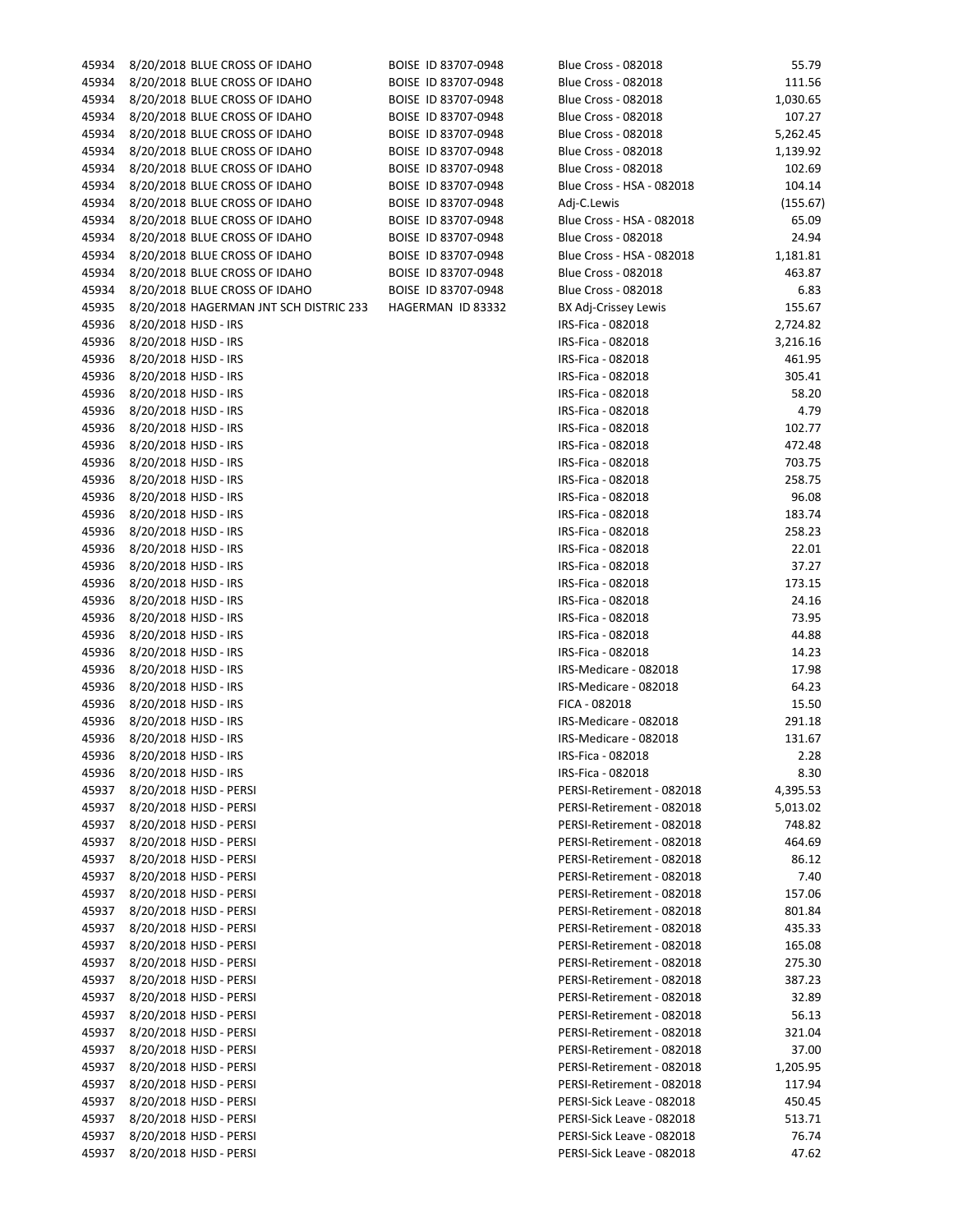| 45937          | 8/20/2018 HJSD - PERSI                                               |
|----------------|----------------------------------------------------------------------|
| 45937          | 8/20/2018 HJSD - PERSI                                               |
| 45937          | 8/20/2018 HJSD - PERSI                                               |
| 45937          | 8/20/2018 HJSD - PERSI                                               |
| 45937          | 8/20/2018 HJSD - PERSI                                               |
| 45937          | 8/20/2018 HJSD - PERSI                                               |
| 45937          | 8/20/2018 HJSD - PERSI                                               |
| 45937          | 8/20/2018 HJSD - PERSI                                               |
| 45937          | 8/20/2018 HJSD - PERSI                                               |
| 45937          | 8/20/2018 HJSD - PERSI                                               |
| 45937          | 8/20/2018 HJSD - PERSI                                               |
| 45937          | 8/20/2018 HJSD - PERSI                                               |
| 45937          | 8/20/2018 HJSD - PERSI                                               |
| 45937          | 8/20/2018 HJSD - PERSI                                               |
| 45937          | 8/20/2018 HJSD - PERSI                                               |
| 45937          | 8/20/2018 HJSD - PERSI                                               |
| 45937          | 8/20/2018 HJSD - PERSI                                               |
| 45937          | 8/20/2018 HJSD - PERSI                                               |
| 45937          | 8/20/2018 HJSD - PERSI                                               |
| 45937          | 8/20/2018 HJSD - PERSI                                               |
| 45937          | 8/20/2018 HJSD - PERSI                                               |
| 45937          | 8/20/2018 HJSD - PERSI                                               |
| 45937          | 8/20/2018 HJSD - PERSI                                               |
| 45937          | 8/20/2018 HJSD - PERSI                                               |
| 45937          | 8/20/2018 HJSD - PERSI                                               |
| 45937          | 8/20/2018 HJSD - PERSI                                               |
| 45937          | 8/20/2018 HJSD - PERSI                                               |
| 45937          | 8/20/2018 HJSD - PERSI                                               |
| 45937          | 8/20/2018 HJSD - PERSI                                               |
| 45937          | 8/20/2018 HJSD - PERSI                                               |
| 45937          | 8/20/2018 HJSD - PERSI                                               |
| 45937          | 8/20/2018 HJSD - PERSI                                               |
| 45938          | 8/20/2018 STANDARD INSURANCE CO.                                     |
| 45938          | 8/20/2018 STANDARD INSURANCE CO.                                     |
| 45938          | 8/20/2018 STANDARD INSURANCE CO.                                     |
| 45938          | 8/20/2018 STANDARD INSURANCE CO.                                     |
| 45938          | 8/20/2018 STANDARD INSURANCE CO.                                     |
| 45938          | 8/20/2018 STANDARD INSURANCE CO.                                     |
| 45938          | 8/20/2018 STANDARD INSURANCE CO.                                     |
| 45938          | 8/20/2018 STANDARD INSURANCE CO.                                     |
| 45938          | 8/20/2018 STANDARD INSURANCE CO.                                     |
| 45938          | 8/20/2018 STANDARD INSURANCE CO.                                     |
| 45938          | 8/20/2018 STANDARD INSURANCE CO.                                     |
| 45938          | 8/20/2018 STANDARD INSURANCE CO.                                     |
| 45938          | 8/20/2018 STANDARD INSURANCE CO.                                     |
| 45938<br>45938 | 8/20/2018 STANDARD INSURANCE CO.<br>8/20/2018 STANDARD INSURANCE CO. |
| 45938          |                                                                      |
| 45938          | 8/20/2018 STANDARD INSURANCE CO.<br>8/20/2018 STANDARD INSURANCE CO. |
| 45938          | 8/20/2018 STANDARD INSURANCE CO.                                     |
| 45938          | 8/20/2018 STANDARD INSURANCE CO.                                     |
| 45938          | 8/20/2018 STANDARD INSURANCE CO.                                     |
| 45938          | 8/20/2018 STANDARD INSURANCE CO.                                     |
| 45938          | 8/20/2018 STANDARD INSURANCE CO.                                     |
| 45938          | 8/20/2018 STANDARD INSURANCE CO.                                     |
| 45938          | 8/20/2018 STANDARD INSURANCE CO.                                     |
| 45939          | 8/20/2018 CENTURY LINK                                               |
| 45940          | 8/20/2018 VERIZON WIRELESS                                           |
| 45940          | 8/20/2018 VERIZON WIRELESS                                           |
| 45940          | 8/20/2018 VERIZON WIRELESS                                           |
| 45940          | 8/20/2018 VERIZON WIRELESS                                           |
| 45940          | 8/20/2018 VERIZON WIRELESS                                           |
| 45941          | 8/21/2018 JAREN G. WADSWORTH                                         |
| 45942          | 8/18/2018 US BANKCORP CARD - B.Reed                                  |
|                |                                                                      |

| 45937 | 8/20/2018 HJSD - PERSI              |                        | PERSI-Sick Leave - 082018          | 8.83   |
|-------|-------------------------------------|------------------------|------------------------------------|--------|
| 45937 | 8/20/2018 HJSD - PERSI              |                        | PERSI-Sick Leave - 082018          | 0.76   |
| 45937 | 8/20/2018 HJSD - PERSI              |                        | PERSI-Sick Leave - 082018          | 16.10  |
| 45937 | 8/20/2018 HJSD - PERSI              |                        | PERSI-Sick Leave - 082018          | 82.17  |
| 45937 | 8/20/2018 HJSD - PERSI              |                        | PERSI-Sick Leave - 082018          | 16.92  |
| 45937 | 8/20/2018 HJSD - PERSI              |                        | PERSI-Sick Leave - 082018          | 28.22  |
| 45937 | 8/20/2018 HJSD - PERSI              |                        | PERSI-Sick Leave - 082018          | 39.68  |
| 45937 | 8/20/2018 HJSD - PERSI              |                        | PERSI-Sick Leave - 082018          | 3.37   |
| 45937 | 8/20/2018 HJSD - PERSI              |                        | PERSI-Sick Leave - 082018          | 5.75   |
| 45937 | 8/20/2018 HJSD - PERSI              |                        | PERSI-Sick Leave - 082018          | 32.89  |
| 45937 | 8/20/2018 HJSD - PERSI              |                        | PERSI-Sick Leave - 082018          | 3.79   |
| 45937 | 8/20/2018 HJSD - PERSI              |                        | PERSI-Sick Leave - 082018          | 123.57 |
| 45937 | 8/20/2018 HJSD - PERSI              |                        | PERSI-Sick Leave - 082018          | 44.61  |
| 45937 | 8/20/2018 HJSD - PERSI              |                        | PERSI-Sick Leave - 082018          | 12.08  |
| 45937 | 8/20/2018 HJSD - PERSI              |                        | PERSI-Retirement - 082018          | 66.76  |
| 45937 | 8/20/2018 HJSD - PERSI              |                        | PERSI-Retirement - 082018          | 27.48  |
| 45937 | 8/20/2018 HJSD - PERSI              |                        | PERSI-Retirement - 082018          | 27.48  |
| 45937 | 8/20/2018 HJSD - PERSI              |                        | PERSI-Sick Leave - 082018          | 6.84   |
| 45937 | 8/20/2018 HJSD - PERSI              |                        | PERSI-Sick Leave - 082018          | 2.82   |
| 45937 | 8/20/2018 HJSD - PERSI              |                        | PERSI-Sick Leave - 082018          | 2.82   |
| 45937 | 8/20/2018 HJSD - PERSI              |                        | PERSI-Retirement - 082018          | 98.16  |
| 45937 | 8/20/2018 HJSD - PERSI              |                        |                                    |        |
| 45937 |                                     |                        | PERSI-Sick Leave - 082018          | 10.05  |
|       | 8/20/2018 HJSD - PERSI              |                        | Persi - Retirement - 082018        | 23.59  |
| 45937 | 8/20/2018 HJSD - PERSI              |                        | Persi - Sick Leave - 082018        | 2.42   |
| 45937 | 8/20/2018 HJSD - PERSI              |                        | PERSI-Retirement - 082018          | 559.36 |
| 45937 | 8/20/2018 HJSD - PERSI              |                        | PERSI-Sick Leave - 082018          | 57.32  |
| 45937 | 8/20/2018 HJSD - PERSI              |                        | PERSI-Retirement - 082018          | 180.58 |
| 45937 | 8/20/2018 HJSD - PERSI              |                        | PERSI-Sick Leave - 082018          | 18.50  |
| 45937 | 8/20/2018 HJSD - PERSI              |                        | PERSI-Retirement - 082018          | 3.92   |
| 45937 | 8/20/2018 HJSD - PERSI              |                        | PERSI-Sick Leave - 082018          | 0.40   |
| 45937 | 8/20/2018 HJSD - PERSI              |                        | PERSI-Retirement - 082018          | 14.12  |
| 45937 | 8/20/2018 HJSD - PERSI              |                        | PERSI-Sick Leave - 082018          | 1.45   |
| 45938 | 8/20/2018 STANDARD INSURANCE CO.    | PORTLAND OR 97228-6367 | Standard-Life - 082018             | 39.75  |
| 45938 | 8/20/2018 STANDARD INSURANCE CO.    | PORTLAND OR 97228-6367 | Standard-Life - 082018             | 42.73  |
| 45938 | 8/20/2018 STANDARD INSURANCE CO.    | PORTLAND OR 97228-6367 | Standard-Life - 082018             | 3.52   |
| 45938 | 8/20/2018 STANDARD INSURANCE CO.    | PORTLAND OR 97228-6367 | Standard-Life - 082018             | 2.00   |
| 45938 | 8/20/2018 STANDARD INSURANCE CO.    | PORTLAND OR 97228-6367 | Standard-Life - 082018             | 0.20   |
| 45938 | 8/20/2018 STANDARD INSURANCE CO.    | PORTLAND OR 97228-6367 | Standard-Life - 082018             | 0.88   |
| 45938 | 8/20/2018 STANDARD INSURANCE CO.    | PORTLAND OR 97228-6367 | Standard-Life - 082018             | 3.54   |
| 45938 | 8/20/2018 STANDARD INSURANCE CO.    | PORTLAND OR 97228-6367 | Standard-Life - 082018             | 13.97  |
| 45938 | 8/20/2018 STANDARD INSURANCE CO.    | PORTLAND OR 97228-6367 | Standard-Life - 082018             | 4.81   |
| 45938 | 8/20/2018 STANDARD INSURANCE CO.    | PORTLAND OR 97228-6367 | Standard-Life - 082018             | 1.20   |
| 45938 | 8/20/2018 STANDARD INSURANCE CO.    | PORTLAND OR 97228-6367 | Standard-Life - 082018             | 2.20   |
| 45938 | 8/20/2018 STANDARD INSURANCE CO.    | PORTLAND OR 97228-6367 | Standard-Life - 082018             | 4.60   |
| 45938 | 8/20/2018 STANDARD INSURANCE CO.    | PORTLAND OR 97228-6367 | Standard-Life - 082018             | 0.40   |
| 45938 | 8/20/2018 STANDARD INSURANCE CO.    | PORTLAND OR 97228-6367 | Standard-Life - 082018             | 0.80   |
| 45938 | 8/20/2018 STANDARD INSURANCE CO.    | PORTLAND OR 97228-6367 | Standard-Life - 082018             | 8.07   |
| 45938 | 8/20/2018 STANDARD INSURANCE CO.    | PORTLAND OR 97228-6367 | Standard-Life - 082018             | 0.77   |
| 45938 | 8/20/2018 STANDARD INSURANCE CO.    | PORTLAND OR 97228-6367 | Standard-Life - 082018             | 8.17   |
| 45938 | 8/20/2018 STANDARD INSURANCE CO.    | PORTLAND OR 97228-6367 | Standard-Life - 082018             | 0.85   |
| 45938 | 8/20/2018 STANDARD INSURANCE CO.    | PORTLAND OR 97228-6367 | Standard-Life - 082018             | 0.56   |
| 45938 | 8/20/2018 STANDARD INSURANCE CO.    | PORTLAND OR 97228-6367 | Standard Life - 082018             | 0.18   |
| 45938 | 8/20/2018 STANDARD INSURANCE CO.    | PORTLAND OR 97228-6367 | Standard-Life - 082018             | 9.37   |
| 45938 | 8/20/2018 STANDARD INSURANCE CO.    | PORTLAND OR 97228-6367 | Standard-Life - 082018             | 3.33   |
| 45938 | 8/20/2018 STANDARD INSURANCE CO.    | PORTLAND OR 97228-6367 | Standard-Life - 082018             | 0.03   |
| 45938 | 8/20/2018 STANDARD INSURANCE CO.    | PORTLAND OR 97228-6367 | Standard-Life - 082018             | 0.07   |
| 45939 | 8/20/2018 CENTURY LINK              | PHOENIX AZ 85038-9040  | <b>Phone Charges</b>               | 53.71  |
| 45940 | 8/20/2018 VERIZON WIRELESS          | DALLAS TX 75266-0108   | Cell Phone-Knapp                   | 52.99  |
| 45940 | 8/20/2018 VERIZON WIRELESS          | DALLAS TX 75266-0108   | Cell Phone-Cottam                  | 52.99  |
| 45940 | 8/20/2018 VERIZON WIRELESS          | DALLAS TX 75266-0108   | Cell Phone-Jackson                 | 26.49  |
| 45940 | 8/20/2018 VERIZON WIRELESS          | DALLAS TX 75266-0108   | Cell Phone-Kress                   | 52.99  |
| 45940 | 8/20/2018 VERIZON WIRELESS          | DALLAS TX 75266-0108   | Cell Phone-Smith                   | 52.99  |
| 45941 | 8/21/2018 JAREN G. WADSWORTH        | HAGERMAN ID 83332      | Payroll Diff-Aug 20 2018 (BX Ins)  | 95.94  |
| 45942 | 8/18/2018 US BANKCORP CARD - B.Reed | FARGO ND 58125-6343    | amzn:100pk Diagnostic Drug Test Ki | 145.99 |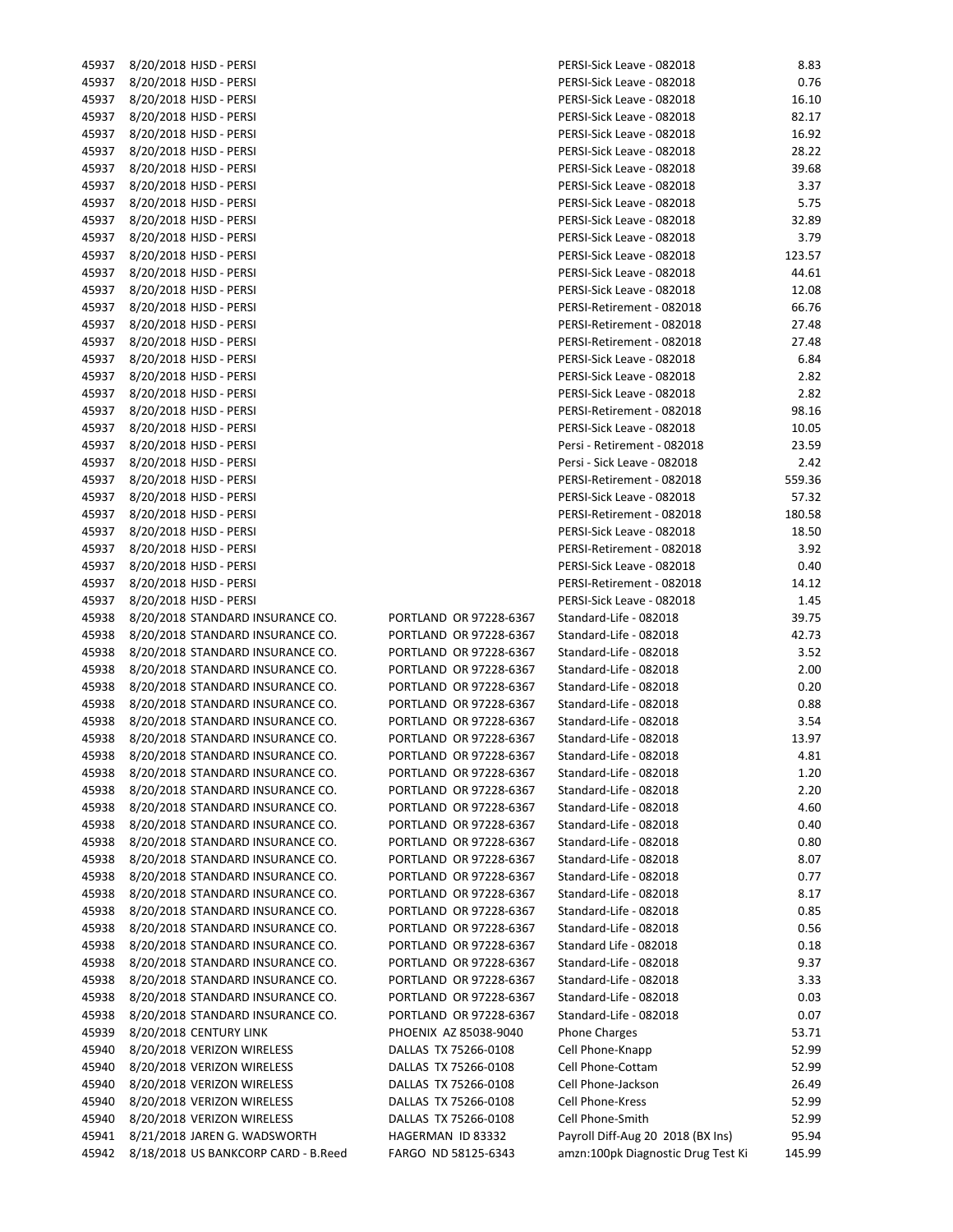| 45942 | 8/18/2018 US BANKCORP CARD - B.Reed     | FARGO ND 58125-6343                               | amzn:9-Hikvision Security Cameras  | 918.00   |
|-------|-----------------------------------------|---------------------------------------------------|------------------------------------|----------|
| 45942 | 8/18/2018 US BANKCORP CARD - B.Reed     | FARGO ND 58125-6343                               | amzn:2-Cat5e Ethernet Cable        | 194.04   |
| 45942 | 8/18/2018 US BANKCORP CARD - B.Reed     | FARGO ND 58125-6343                               | amzn:1-RJ45 Cat5e Connectors       | 28.99    |
| 45942 | 8/18/2018 US BANKCORP CARD - B.Reed     | FARGO ND 58125-6343                               | amzn:2-Silicon Power 256gb SSD     | 105.98   |
| 45942 | 8/18/2018 US BANKCORP CARD - B.Reed     | FARGO ND 58125-6343                               | amzn:4-Red Notebook HardDisk Mount | 34.12    |
| 45942 | 8/18/2018 US BANKCORP CARD - B.Reed     | FARGO ND 58125-6343                               | amzn:2 pkgs Pentel Pens            | 10.97    |
| 45942 | 8/18/2018 US BANKCORP CARD - B.Reed     | FARGO ND 58125-6343                               | amzn:2-Bose SoundLink Chrg Cradle  | 58.00    |
|       |                                         |                                                   |                                    |          |
| 45942 | 8/18/2018 US BANKCORP CARD - B.Reed     | FARGO ND 58125-6343                               | amzn:1-Bose SoundLink Speaker      | 299.00   |
| 45942 | 8/18/2018 US BANKCORP CARD - B.Reed     | FARGO ND 58125-6343                               | amzn:1-Bose SoundLink Speaker      | 299.00   |
| 45942 | 8/18/2018 US BANKCORP CARD - B.Reed     | FARGO ND 58125-6343                               | amzn:1-Plugable USB Bluetooth Adap | 10.95    |
| 45942 | 8/18/2018 US BANKCORP CARD - B.Reed     | FARGO ND 58125-6343                               | amzn:2-Samsung 860 EVO 250gb SSD   | 159.98   |
| 45942 | 8/18/2018 US BANKCORP CARD - B.Reed     | FARGO ND 58125-6343                               | amzn:1-12pk Black Pens             | 4.33     |
| 45942 | 8/18/2018 US BANKCORP CARD - B.Reed     | FARGO ND 58125-6343                               | amzn:12-18" Chairs Wine            | 727.47   |
| 45942 | 8/18/2018 US BANKCORP CARD - B.Reed     | FARGO ND 58125-6343                               | HM Rdg:Nation's Choice Pract Bk gr | 147.20   |
| 45942 | 8/18/2018 US BANKCORP CARD - B.Reed     | FARGO ND 58125-6343                               | HM Rdg:Nation's Choice Pract Bk gr | 80.74    |
| 45942 | 8/18/2018 US BANKCORP CARD - B.Reed     | FARGO ND 58125-6343                               | HM Rdg:Nation's Choice Pract Bk gr | 138.20   |
| 45942 | 8/18/2018 US BANKCORP CARD - B.Reed     | FARGO ND 58125-6343                               | amzn:10-One Well-Story of Water    | 143.90   |
| 45942 |                                         |                                                   | amzn:18-Everythng About Frogs      | 240.48   |
|       | 8/18/2018 US BANKCORP CARD - B.Reed     | FARGO ND 58125-6343                               |                                    |          |
| 45942 | 8/18/2018 US BANKCORP CARD - B.Reed     | FARGO ND 58125-6343                               | amzn:10-Nasreens Secret Sch        | 142.10   |
| 45942 | 8/18/2018 US BANKCORP CARD - B.Reed     | FARGO ND 58125-6343                               | amzn:10-Rain School                | 163.50   |
| 45942 | 8/18/2018 US BANKCORP CARD - B.Reed     | FARGO ND 58125-6343                               | amzn:29-Libr Books Literacy Grant  | 318.24   |
| 45942 | 8/18/2018 US BANKCORP CARD - B.Reed     | FARGO ND 58125-6343                               | amzn:47-Libr Books Literacy Grant  | 503.49   |
| 45943 | 8/21/2018 BLUE CROSS OF IDAHO           | BOISE ID 83707-0948                               | Blue Cross of Id (1020) Wadsworth  | 895.90   |
| 45944 | 8/22/2018 ACE HARDWARE                  | HAGERMAN ID 83332                                 | <b>Ground Spray</b>                | 6.99     |
| 45944 | 8/22/2018 ACE HARDWARE                  | HAGERMAN ID 83332                                 | R&M-Buildings                      | 95.05    |
| 45944 | 8/22/2018 ACE HARDWARE                  | HAGERMAN ID 83332                                 | R&M-Buildings                      | 13.55    |
| 45944 | 8/22/2018 ACE HARDWARE                  | HAGERMAN ID 83332                                 | Wasp Spray                         | 47.88    |
| 45944 | 8/22/2018 ACE HARDWARE                  | HAGERMAN ID 83332                                 |                                    | 30.95    |
|       |                                         |                                                   | R&M-Buildings                      |          |
| 45944 | 8/22/2018 ACE HARDWARE                  | HAGERMAN ID 83332                                 | R&M-Sprinklers                     | 83.53    |
| 45944 | 8/22/2018 ACE HARDWARE                  | HAGERMAN ID 83332                                 | R&M-Sprinklers                     | 10.32    |
| 45945 | 8/22/2018 LYNN ARRIAGA                  | HAGERMAN ID 83332                                 | Practical Math Book                | 42.95    |
| 45945 | 8/22/2018 LYNN ARRIAGA                  | HAGERMAN ID 83332                                 | Naeir-SpEd Supplies                | 65.00    |
| 45946 | 8/22/2018 TINA BOLDUC                   | HAGERMAN ID 83332                                 | Reimb-Costco Bndrs Sharpies Etc    | 208.33   |
| 45946 | 8/22/2018 TINA BOLDUC                   | HAGERMAN ID 83332                                 | Less Rebate Check                  | (84.81)  |
| 45946 | 8/22/2018 TINA BOLDUC                   | HAGERMAN ID 83332                                 | Mlg-Jerome/TF Supplies             | 49.40    |
| 45947 | 8/22/2018 B S & R DESIGN & SUPPLIES     | TWIN FALLS ID 83301                               | 8-John Boos Tables                 | 1,578.40 |
| 45947 | 8/22/2018 B S & R DESIGN & SUPPLIES     | TWIN FALLS ID 83301                               | 8-Casters for Tables               | 479.68   |
| 45947 | 8/22/2018 B S & R DESIGN & SUPPLIES     | TWIN FALLS ID 83301                               | 20-Black Bar Stools                | 1,165.00 |
| 45947 | 8/22/2018 B S & R DESIGN & SUPPLIES     | TWIN FALLS ID 83301                               | 1-Butane Fuel-12/case              | 24.39    |
|       |                                         |                                                   |                                    |          |
| 45947 | 8/22/2018 B S & R DESIGN & SUPPLIES     | TWIN FALLS ID 83301                               | 8-Chrome Shelf 24x48               | 386.68   |
| 45947 | 8/22/2018 B S & R DESIGN & SUPPLIES     | TWIN FALLS ID 83301                               | 2-French Whip metal handle         | 20.50    |
| 45947 | 8/22/2018 B S & R DESIGN & SUPPLIES     | TWIN FALLS ID 83301                               | 4-Chrome Shelf 24x48               | 193.34   |
| 45947 | 8/22/2018 B S & R DESIGN & SUPPLIES     | TWIN FALLS ID 83301                               | 4-Ladles                           | 4.96     |
| 45947 | 8/22/2018 B S & R DESIGN & SUPPLIES     | TWIN FALLS ID 83301                               | 5-Pocket Thermometers              | 106.30   |
| 45947 | 8/22/2018 B S & R DESIGN & SUPPLIES     | TWIN FALLS ID 83301                               | Kitchen Supplies                   | 998.24   |
| 45948 | 8/22/2018 CABLE ONE INTERNET #121412167 | PHOENIX AZ 85062-8000                             | Internet/Phone Connectivity        | 1,845.82 |
| 45949 | 8/22/2018 CALLEN REFRIGERATION          | <b>FILER ID 83328</b>                             | Repl Capacitor HL Freezer          | 185.00   |
| 45950 | 8/22/2018 CASH                          |                                                   | Postage-GS                         | 75.00    |
| 45950 | 8/22/2018 CASH                          |                                                   | Postage-HS                         | 75.00    |
| 45950 | 8/22/2018 CASH                          |                                                   |                                    | 50.00    |
|       |                                         |                                                   | Postage-HL                         |          |
| 45951 | 8/22/2018 CAXTON PRINTERS               | CALDWELL ID 83605                                 | 30-Imagine It wrkbks gr 1          | 861.12   |
| 45952 | 8/22/2018 CITY OF HAGERMAN              | HAGERMAN ID 83332                                 | Water/Sewer-GS                     | 451.46   |
| 45952 | 8/22/2018 CITY OF HAGERMAN              | HAGERMAN ID 83332                                 | Water/Sewer-Gym                    | 96.94    |
| 45952 | 8/22/2018 CITY OF HAGERMAN              | HAGERMAN ID 83332                                 | Water/Sewer-Gym                    | 95.96    |
| 45952 | 8/22/2018 CITY OF HAGERMAN              | HAGERMAN ID 83332                                 | Water/Sewer-HS                     | 341.50   |
| 45953 | 8/22/2018 DELTA FIRE SYSTEMS INC        | SALT LAKE CITY UT 84216-0587 Sprinkler Inspection |                                    | 1,100.00 |
| 45954 | 8/22/2018 EPES SOFTWARE                 | <b>BIXBY OK 74008</b>                             | EPES StudntBdy sfwr upgr-HS        | 237.00   |
| 45954 | 8/22/2018 EPES SOFTWARE                 | <b>BIXBY OK 74008</b>                             | EPES-less 1/2 to #245 Tech         | (118.50) |
| 45954 | 8/22/2018 EPES SOFTWARE                 | <b>BIXBY OK 74008</b>                             | EPES-less 1/2 to #245 Tech         | (118.50) |
| 45954 | 8/22/2018 EPES SOFTWARE                 | <b>BIXBY OK 74008</b>                             | EPES Sftwr Upgr-1/2 cost GS HS     | 237.00   |
| 45954 | 8/22/2018 EPES SOFTWARE                 | <b>BIXBY OK 74008</b>                             | EPES StudntBdy sftwr upgr-GS       | 237.00   |
|       |                                         |                                                   |                                    |          |
| 45955 | 8/22/2018 GREAT AMERICA FINANCIAL SVCS  | DALLAS TX 75266-0831                              | Copier Lease-GS                    | 155.00   |
| 45955 | 8/22/2018 GREAT AMERICA FINANCIAL SVCS  | DALLAS TX 75266-0831                              | Copier Lease-HS                    | 155.00   |
| 45956 | 8/22/2018 RAY HOFFMANN                  | HAGERMAN ID 83332                                 | Mlg-TF Adv Opps mtg                | 30.40    |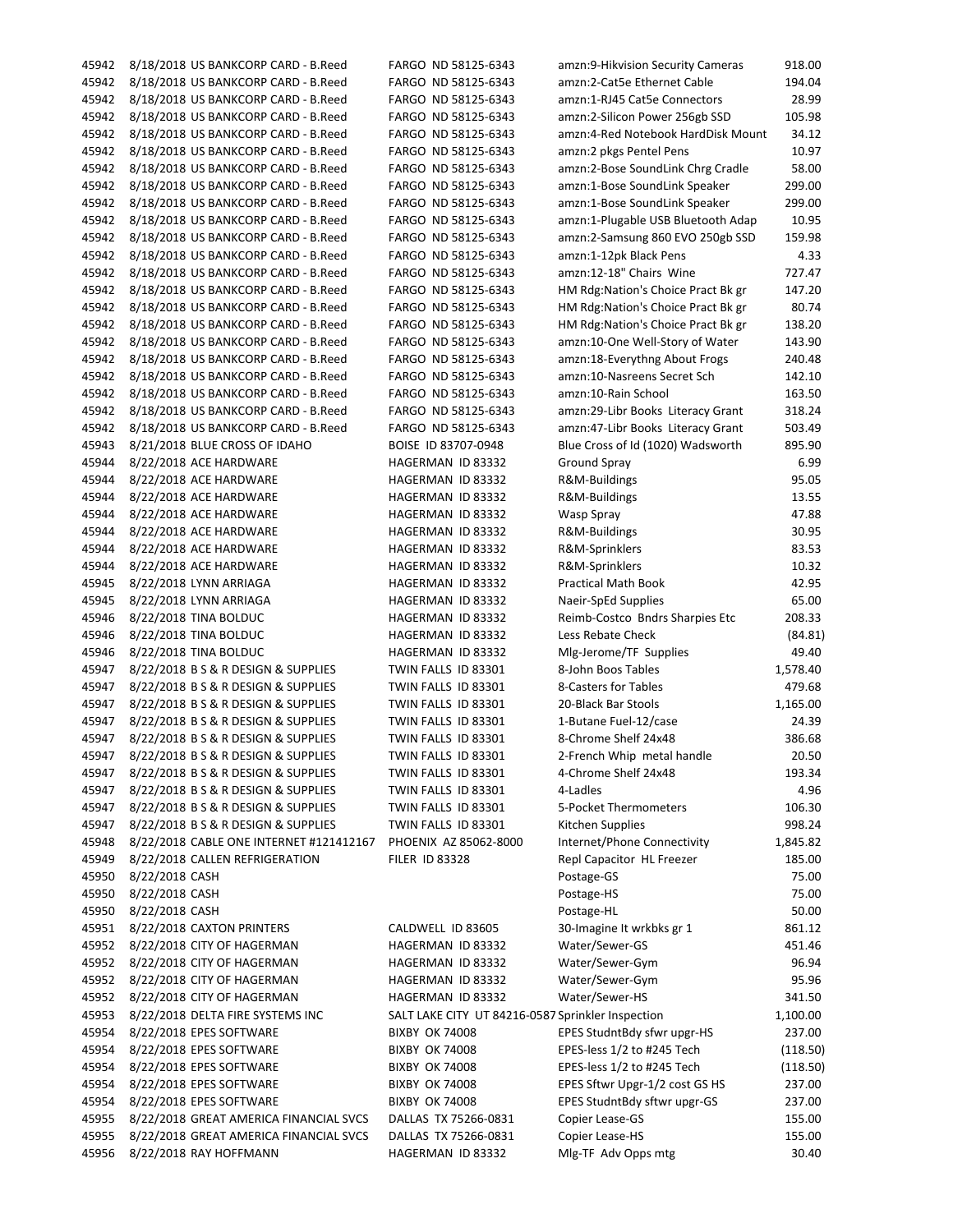| 45957     |      | 8/22/2018 IDAHO POWER COMPANY          | BOISE ID 83721-0030                                    | Power-Ag                         | 265.58                   |       |
|-----------|------|----------------------------------------|--------------------------------------------------------|----------------------------------|--------------------------|-------|
| 45957     |      | 8/22/2018 IDAHO POWER COMPANY          | BOISE ID 83721-0030                                    | Power-GS                         | 987.00                   |       |
| 45957     |      | 8/22/2018 IDAHO POWER COMPANY          | BOISE ID 83721-0030                                    | Power-Pumps                      | 257.49                   |       |
| 45957     |      | 8/22/2018 IDAHO POWER COMPANY          | BOISE ID 83721-0030                                    | Power-Lites                      | 62.85                    |       |
| 45957     |      | 8/22/2018 IDAHO POWER COMPANY          | BOISE ID 83721-0030                                    | Power-HS                         | 1,126.93                 |       |
| 45957     |      | 8/22/2018 IDAHO POWER COMPANY          | BOISE ID 83721-0030                                    | Power-Gym                        | 200.03                   |       |
| 45958     |      | 8/22/2018 IT - INTEGRATED TECHNOLOGIES | TWIN FALLS ID 83303-1843                               | Staples-HS Copier                | 62.00                    |       |
| 45959     |      | 8/22/2018 MARK KRESS                   | HAGERMAN ID 83332                                      | Mileage-AVID (Boise Airport)     | 76.00                    |       |
| 45959     |      | 8/22/2018 MARK KRESS                   | HAGERMAN ID 83332                                      | Mlg-TF Kubota trctr repairs      | 30.40                    |       |
| 45959     |      | 8/22/2018 MARK KRESS                   | HAGERMAN ID 83332                                      | Mlg-TF Supt mtg                  | 30.40                    |       |
| 45960     |      | 8/22/2018 KIRT L. MARTIN               | HAGERMAN ID 83332                                      | ** VOID **                       | $\overline{\phantom{a}}$ |       |
| 45961     |      | 8/22/2018 MASON TROPHIES               |                                                        | ** VOID **                       |                          |       |
|           |      |                                        | TWIN FALLS ID 83303-0071                               |                                  |                          |       |
| 45962     |      | 8/22/2018 MOUNTAIN ALARM INC           | OGDEN UT 84412-2487                                    | Monitoring 8/1-10/31/18          | 81.00                    |       |
| 45963     |      | 8/22/2018 OFFICE VALUE                 | MERIDIAN ID 83642                                      | <b>Facial Tissue</b>             | 31.10                    |       |
| 45963     |      | 8/22/2018 OFFICE VALUE                 | MERIDIAN ID 83642                                      | Mrkrs Paper Tape                 | 636.01                   |       |
| 45964     |      | 8/22/2018 BETTE M REED                 | WENDELL ID 83355                                       | Mlg-ISEE mtg TF                  | 30.40                    |       |
| 45965     |      | 8/22/2018 RIVERSIDE HOTEL              | <b>BOISE ID 83714</b>                                  | Room-CTE Conf/L.Priebe           | 279.00                   |       |
| 45966     |      | 8/22/2018 SAFEGUARD BUSINESS SYSTEMS   | <b>BOISE ID 83707</b>                                  | Laser Checks-M&O                 | 182.79                   |       |
| 45967     |      | 8/22/2018 SCHOOL SPECIALTY             | SALINA KA 67402-1547                                   | GS-Student handbooks             | 336.00                   |       |
| 45968     |      | 8/22/2018 SUPREME SCHOOL SUPPLY        | ARCADIA WI 54612                                       | HS-Receipt Bks/Lesson Bks        | 175.81                   |       |
| 45969     |      | 8/22/2018 TIMES NEWS                   | CINCINNATI OH 45274-2548                               | Help Wanted Adv                  | 84.35                    |       |
| 45970     |      | 8/22/2018 TREASURE VALLEY COFFEE INC   | <b>BOISE ID 83713</b>                                  | <b>Water for Modulars</b>        | 27.00                    |       |
| 45971     |      | 8/22/2018 WALMART COMMUNITY            | ATLANTA GA 30353-0934                                  | <b>HS Supplies</b>               | 40.14                    |       |
| 45971     |      | 8/22/2018 WALMART COMMUNITY            | ATLANTA GA 30353-0934                                  | Supplies-Cheer Camp              | 91.41                    |       |
| 45971     |      | 8/22/2018 WALMART COMMUNITY            | ATLANTA GA 30353-0934                                  | File                             | 4.76                     |       |
|           |      | 45971 8/22/2018 WALMART COMMUNITY      | ATLANTA GA 30353-0934                                  | <b>HS Supplies</b>               | 450.19                   |       |
|           |      | 45972 8/22/2018 WAXIE SANITARY SUPPLY  | LOS ANGELES CA 90074-8802 Pro Hepa Dome Filter         |                                  | 13.40                    |       |
| 45972     |      | 8/22/2018 WAXIE SANITARY SUPPLY        | LOS ANGELES CA 90074-8802 Pro Super Coach Intercept    |                                  | 31.20                    |       |
| 45972     |      | 8/22/2018 WAXIE SANITARY SUPPLY        | LOS ANGELES CA 90074-8802 Head Wand                    |                                  | 111.00                   |       |
| 45972     |      | 8/22/2018 WAXIE SANITARY SUPPLY        | LOS ANGELES CA 90074-8802 10-Pro Super Coach Intercept |                                  | 156.00                   |       |
| 45972     |      |                                        |                                                        |                                  | 35.10                    |       |
|           |      | 8/22/2018 WAXIE SANITARY SUPPLY        | LOS ANGELES CA 90074-8802 3M Easy Shine                |                                  |                          |       |
| 45973     |      | 8/22/2018 WENDELL TRUCK & AUTO         | WENDELL ID 83355                                       | Kubota Turf Tire                 | 92.49                    |       |
| 45974     |      | 8/22/2018 WILSON LANGUAGE TRNG CORP    | OXFORD MA 01540                                        | <b>K-Reading Prog</b>            | 643.68                   |       |
| 45975     |      | 8/22/2018 WWS-WESTERN WASTE SERVICES   | JEROME ID 83338                                        | Trash Pickup                     | 148.50                   |       |
| 45976     |      | 8/28/2018 SDE-STATE DEPT OF EDUCATION  | BOISE ID 83750-0027                                    | Fngerpr-Charlee Wilson           | 27.00                    |       |
| 45977     |      | 8/28/2018 SDE-STATE DEPT OF EDUCATION  | BOISE ID 83750-0027                                    | Fingerprint-Jennifer Peluso      | 27.00                    |       |
| 45978     |      | 8/28/2018 SDE-STATE DEPT OF EDUCATION  | BOISE ID 83750-0027                                    | Fingerprints-Kamri Cunningham    | 27.00                    |       |
| 45979     |      | 8/30/2018 SDE-STATE DEPT OF EDUCATION  | BOISE ID 83750-0027                                    | Fingerprint Fee-Roxy Stokesberry | 27.00                    |       |
| Check#    | Date | Name                                   | GrossPay                                               | City                             | State                    | Zip   |
| drct-dpst |      | 8/20/2018 ARRIAGA LYNN                 |                                                        | 3,506.61 HAGERMAN                | ID                       | 83332 |
| drct-dpst |      | 8/20/2018 BELKNAP CHRISTINA L          |                                                        | 711.53 HAGERMAN                  | ID                       | 83332 |
| drct-dpst |      | 8/20/2018 BOLDUC CHRISTINA J           |                                                        | 2,097.10 HAGERMAN                | ID                       | 83332 |
| drct-dpst |      | 8/20/2018 CHAPMAN TERESA L             |                                                        | 3,058.37 HAGERMAN                | ID                       | 83332 |
| drct-dpst |      | 8/20/2018 CHIZUM CARRIE A              |                                                        | 4,016.74 HAGERMAN                | ID                       | 83332 |
| drct-dpst |      | 8/20/2018 COATES LUANNE                |                                                        | 1,462.50 HAGERMAN                | ID                       | 83332 |
| drct-dpst |      | 8/20/2018 CORBRIDGE ARLYNDA R          |                                                        | 736.18 HAGERMAN                  | ID                       | 83332 |
| drct-dpst |      | 8/20/2018 COTTAM MATTHEW S             |                                                        | 6,299.12 HAGERMAN                | ID                       | 83332 |
| drct-dpst |      | 8/20/2018 DAARUD SHERMA K              |                                                        | 4,219.92 HAGERMAN                | ID                       | 83332 |
| drct-dpst |      | 8/20/2018 DAVIS ELAINE                 |                                                        |                                  |                          | 83332 |
|           |      |                                        |                                                        | 1,521.54 HAGERMAN                | ID                       |       |
| drct-dpst |      | 8/20/2018 EASTERDAY TROY W             |                                                        | 4,338.99 HAGERMAN                | ID                       | 83332 |
| drct-dpst |      | 8/20/2018 FUNKHOUSER LONNIE            |                                                        | 3,715.99 HAGERMAN                | ID                       | 83332 |
| drct-dpst |      | 8/20/2018 GIBSON JENNIE L              |                                                        | 4,241.87 HAGERMAN                | ID                       | 83332 |
| drct-dpst |      | 8/20/2018 GOODRO CAREY L               |                                                        | 550.00 HAGERMAN                  | ID                       | 83332 |
| drct-dpst |      | 8/20/2018 HOFFMANN KAREN B             |                                                        | 1,315.81 HAGERMAN                | ID                       | 83332 |
| drct-dpst |      | 8/20/2018 HOFFMANN RAYMOND L           |                                                        | 4,660.23 HAGERMAN                | ID                       | 83332 |
| drct-dpst |      | 8/20/2018 HOOP JENNY M                 |                                                        | 820.49 HAGERMAN                  | ID                       | 83332 |
| drct-dpst |      | 8/20/2018 JACKSON CRAIG L              |                                                        | 2,053.20 HAGERMAN                | ID                       | 83332 |
| drct-dpst |      | 8/20/2018 JAYO NICOLAS D               |                                                        | 2,883.37 HAGERMAN                | ID                       | 83332 |
| drct-dpst |      | 8/20/2018 KAST MELISSA A               |                                                        | 3,349.99 HAGERMAN                | ID                       | 83332 |
| drct-dpst |      | 8/20/2018 KNAPP DANIEL L               |                                                        | 7,351.91 HAGERMAN                | ID                       | 83332 |
| drct-dpst |      | 8/20/2018 KRESS MARK S                 |                                                        | 7,999.98 HAGERMAN                | ID                       | 83332 |
| drct-dpst |      | 8/20/2018 LEE REBECCA L                |                                                        | 4,241.87 HAGERMAN                | ID                       | 83332 |
| drct-dpst |      | 8/20/2018 LEIJA HERMELINDA             |                                                        | 4,033.67 HAGERMAN                | ID                       | 83332 |
|           |      |                                        |                                                        |                                  |                          |       |